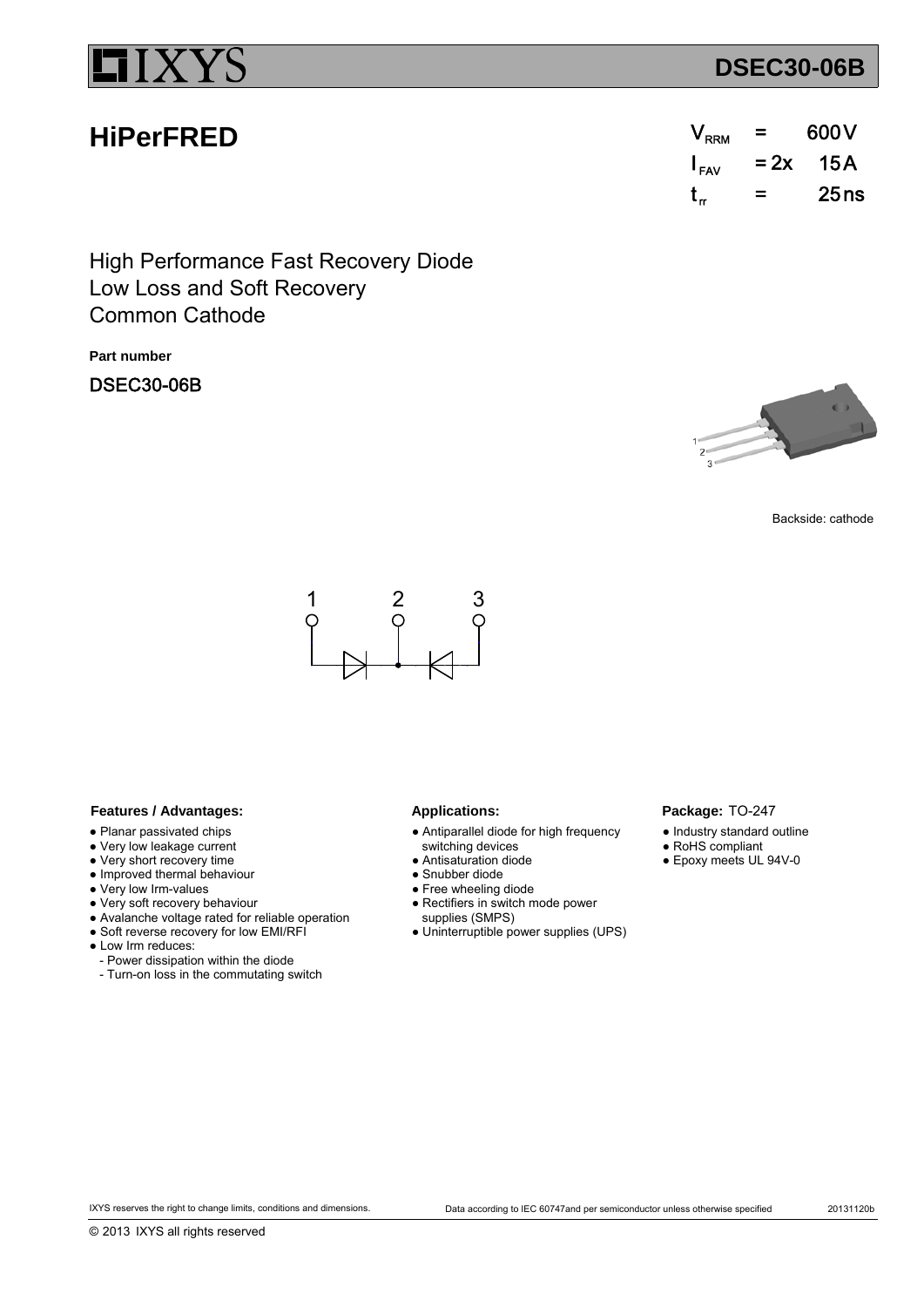### **XYS** I  $\Box$

# **DSEC30-06B**

| <b>Fast Diode</b>      |                                              |                                                                              |                                                     | Ratings |      |                  |                |
|------------------------|----------------------------------------------|------------------------------------------------------------------------------|-----------------------------------------------------|---------|------|------------------|----------------|
| Symbol                 | <b>Definition</b>                            | Conditions                                                                   |                                                     | min.    | typ. | max.             | Unit           |
| $V_{\text{RSM}}$       | max. non-repetitive reverse blocking voltage |                                                                              | $T_{VJ}$ = 25°C                                     |         |      | 600              | V              |
| <b>V<sub>RRM</sub></b> | max. repetitive reverse blocking voltage     |                                                                              | $T_{VJ} = 25^{\circ}C$                              |         |      | 600              | $\vee$         |
| $I_R$                  | reverse current, drain current               | $V_{\rm R}$ = 600 V                                                          | $T_{VJ}$ = 25°C                                     |         |      | 100              | μA             |
|                        |                                              | $V_R = 600 V$                                                                | $T_{VJ} = 150^{\circ}C$                             |         |      | 0.5              | mA             |
| $V_F$                  | forward voltage drop                         | 15 A<br>$I_F =$                                                              | $T_{VJ} = 25^{\circ}C$                              |         |      | 2.53             | $\vee$         |
|                        |                                              | 30 A<br>$\vert_{\rm F}$ =                                                    |                                                     |         |      | 2.97             | $\vee$         |
|                        |                                              | 15 A<br>$\vert_{\rm F}$ =                                                    | $T_{VJ}$ = 150 $^{\circ}$ C                         |         |      | 1.58             | $\vee$         |
|                        |                                              | 30 A<br>$\vert_{E} =$                                                        |                                                     |         |      | 2.02             | $\vee$         |
| $I_{\text{FAV}}$       | average forward current                      | $T_c$ = 130 $^{\circ}$ C                                                     | $T_{VJ} = 175^{\circ}C$                             |         |      | 15               | $\overline{A}$ |
|                        |                                              | $d = 0.5$<br>rectangular                                                     |                                                     |         |      |                  |                |
| $V_{F0}$               | threshold voltage                            |                                                                              | $T_{VJ}$ = 175°C                                    |         |      | 0.98             | $\vee$         |
| $r_{\rm F}$            | slope resistance                             | for power loss calculation only                                              |                                                     |         |      | 27               | $m\Omega$      |
| $R_{thJC}$             | thermal resistance junction to case          |                                                                              |                                                     |         |      | 1.6 <sub>1</sub> | K/W            |
| $R_{\text{thCH}}$      | thermal resistance case to heatsink          |                                                                              |                                                     |         | 0.25 |                  | K/W            |
| $P_{\text{tot}}$       | total power dissipation                      |                                                                              | $T_c = 25^{\circ}$ C                                |         |      | 95               | W              |
| $I_{FSM}$              | max. forward surge current                   | t = 10 ms; (50 Hz), sine; $V_R$ = 0 V                                        | $T_{VJ} = 45^{\circ}C$                              |         |      | 110              | A              |
| $C_{J}$                | junction capacitance                         | $V_R$ = 400 V f = 1 MHz                                                      | $T_{VJ}$ = 25°C                                     |         | 12   |                  | pF             |
| $I_{\rm RM}$           | max. reverse recovery current                |                                                                              | $T_{VJ} = 25^{\circ}C$                              |         | 2.5  |                  | A              |
|                        |                                              |                                                                              | $T_{\scriptscriptstyle\rm {VJ}}$ = 100 $^{\circ}$ C |         | 4.5  |                  | Α              |
| $t_{\rm r}$            | reverse recovery time                        | $I_F = 15 \text{ A}; V_R = 300 \text{ V}$<br>-di <sub>F</sub> /dt = 200 A/µs | $T_{VJ}$ = 25 °C                                    |         | 25   |                  | ns             |
|                        |                                              |                                                                              | $T_{\vee}$ = 100 $^{\circ}$ C                       |         | 70   |                  | ns             |
| $E_{AS}$               | non-repetitive avalanche energy              | 1 A L = 180 $\mu$ H<br>$I_{AS}$ =                                            | $T_{VJ}$ = 25 °C                                    |         |      | 0.1              | mJ             |
| $I_{AR}$               | repetitive avalanche current                 | $V_A = 1.5 \cdot V_R$ typ.: f = 10 kHz                                       |                                                     |         |      | 0.1              | $\overline{A}$ |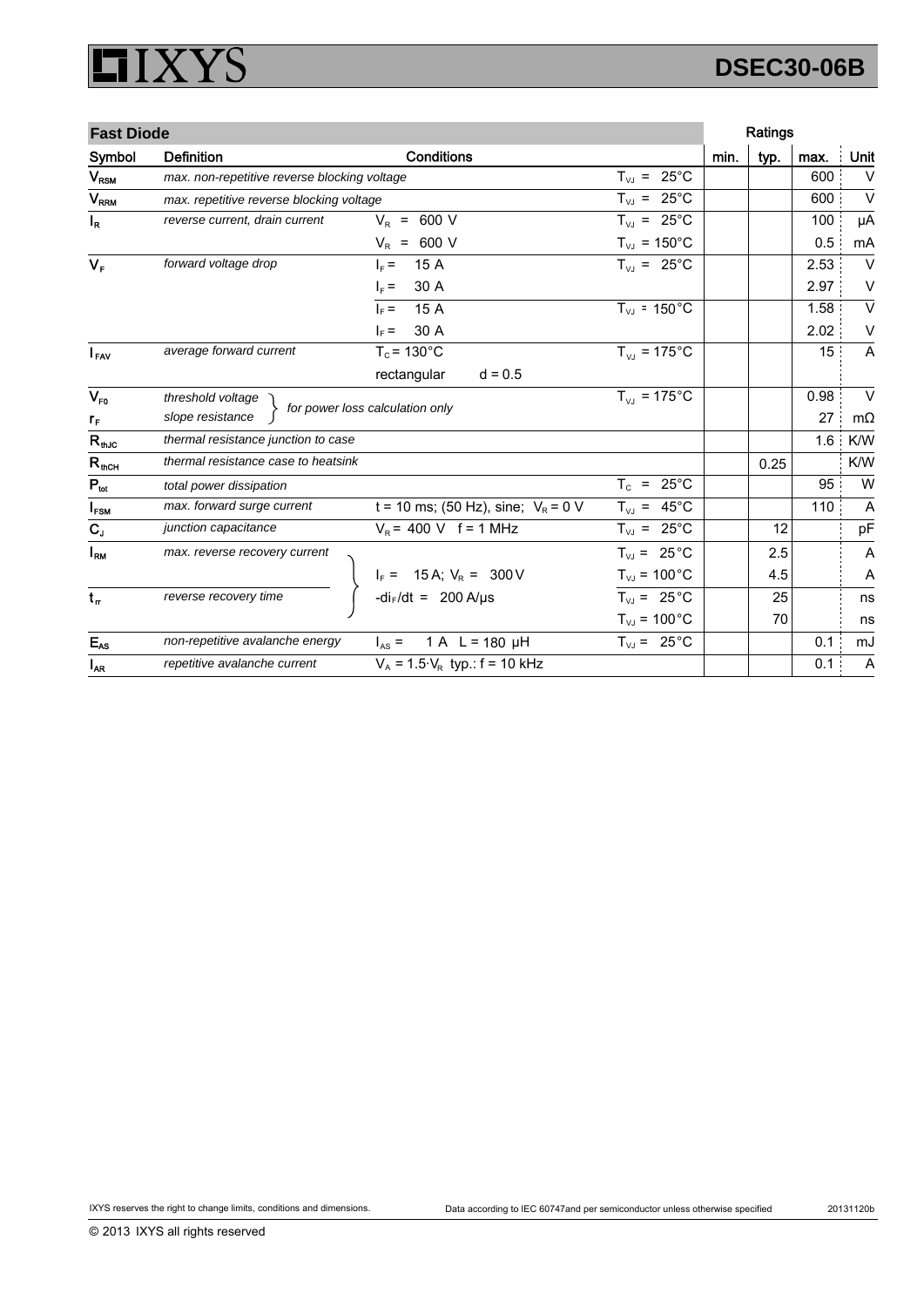

## **DSEC30-06B**

| Package<br><b>TO-247</b> |                              |                   |       | Ratings |      |      |  |
|--------------------------|------------------------------|-------------------|-------|---------|------|------|--|
| Symbol                   | <b>Definition</b>            | <b>Conditions</b> | min.  | typ.    | max. | Unit |  |
| l <sub>RMS</sub>         | <b>RMS</b> current           | per terminal 1)   |       |         | 50   | A    |  |
| $T_{\mathsf{vJ}}$        | virtual junction temperature |                   | -55   |         | 175  | °C   |  |
| $T_{op}$                 | operation temperature        |                   | $-55$ |         | 150  | °С   |  |
| $T_{\text{stg}}$         | storage temperature          |                   | -55   |         | 150  | °С   |  |
| Weight                   |                              |                   |       | 6       |      | g    |  |
| $M_{\rm p}$              | mounting torque              |                   | 0.8   |         | 1.2  | Nm   |  |
| $F_c$                    | mounting force with clip     |                   | 20    |         | 120  | N    |  |

Product Marking



| Orderina | l Number<br>∍⊶<br>. ан | <b>Marking on Product</b> | Deliverv Mode | Quantity | Code No. |
|----------|------------------------|---------------------------|---------------|----------|----------|
| Standard | <b>DSEC30-06B</b>      | EC30-06B<br>DSE           | ube           | 30       | 492647   |

| <b>Similar Part</b> | Package          | Voltage class |
|---------------------|------------------|---------------|
| DSEC30-06A          | TO-247AD (3)     | 600           |
| DSEC29-06AC         | ISOPLUS220AB (3) | 600           |

|                     | <b>Equivalent Circuits for Simulation</b> |                      | * on die level | $T_{V1}$ = 175 °C |
|---------------------|-------------------------------------------|----------------------|----------------|-------------------|
| $\vdash$            |                                           | Fast<br><b>Diode</b> |                |                   |
| $V_{0 \max}$        | threshold voltage                         | 0.98                 |                |                   |
| $R_{0 \text{ max}}$ | slope resistance *                        | 24.5                 |                | mΩ                |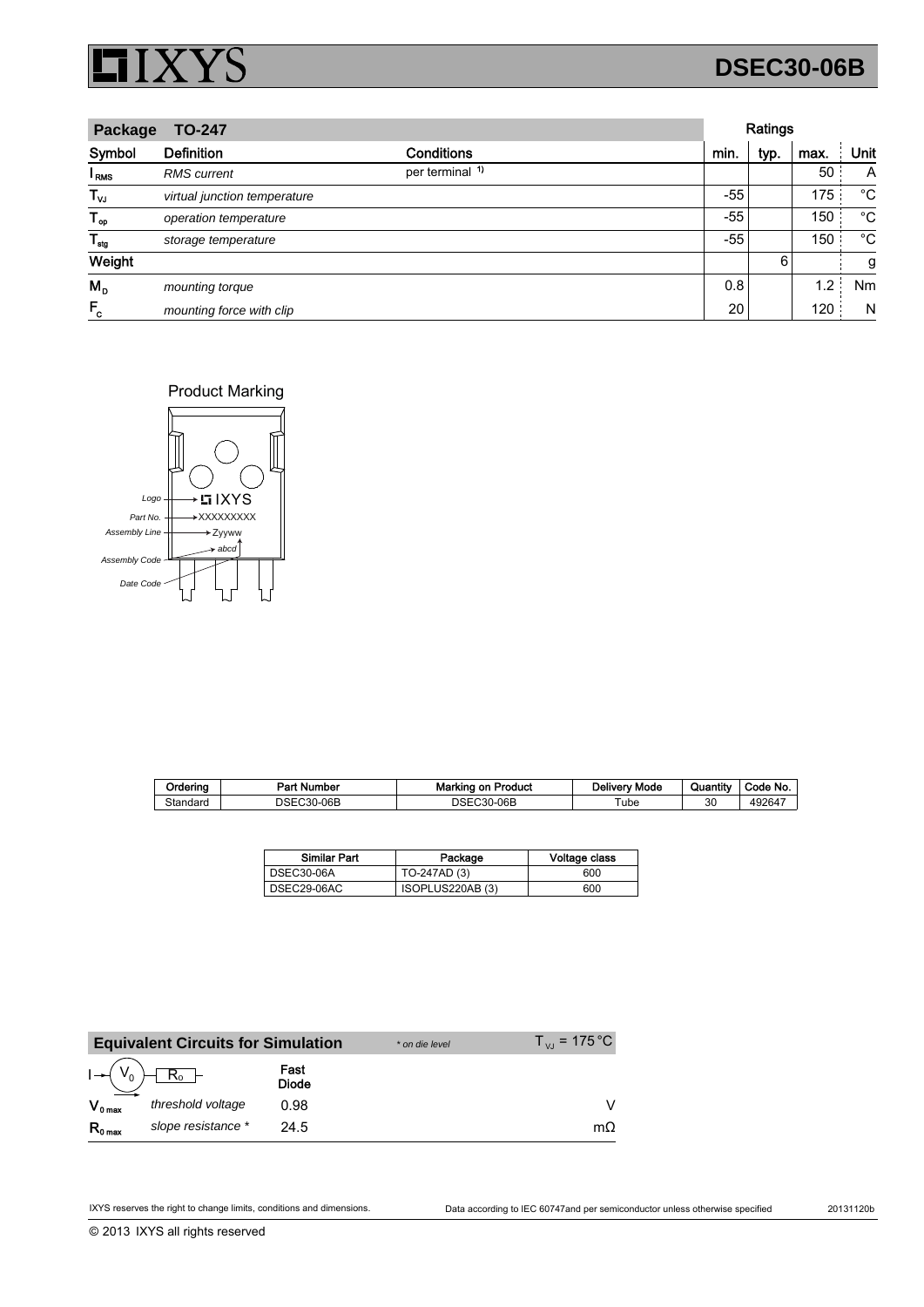# **DSEC30-06B**

### **Outlines TO-247**



| Sym.           | <b>Inches</b> |             | <b>Millimeter</b> |             |
|----------------|---------------|-------------|-------------------|-------------|
|                | min.          | max.        | min.              | max.        |
| A              | 0.185         | 0.209       | 4.70              | 5.30        |
| A <sub>1</sub> | 0.087         | 0.102       | 2.21              | 2.59        |
| A2             |               | 0.059 0.098 | 1.50              | 2.49        |
| D              | 0.819         | 0.845       |                   | 20.79 21.45 |
| E              | 0.610         | 0.640       |                   | 15.48 16.24 |
| E <sub>2</sub> | 0.170         | 0.216       |                   | 4.31 5.48   |
| e              | 0.215 BSC     |             | 5.46 BSC          |             |
| L              | 0.780         | 0.800       | 19.80             | 20.30       |
| L1             |               | 0.177       |                   | 4 4 9       |
| ØΡ             | 0 140 _       | 0.144       | 3.55              | 3.65        |
| Q              | 0.212         | 0.244       | 5.38              | 6.19        |
| S              | 0.242 BSC     |             | 6.14 BSC          |             |
| b              | 0.039         | 0.055       | 0.99              | 1.40        |
| b <sub>2</sub> | 0.065         | 0.094       | 1.65              | 2.39        |
| b4             | 0.102         | 0.135       | 2.59              | 3.43        |
| c              | 0.015         | 0.035       | 0.38              | 0.89        |
| D1             | 0.515         |             | 13.07             |             |
| D <sub>2</sub> | 0.020         | 0.053       | 0.51              | 1.35        |
| E <sub>1</sub> | 0.530         |             | 13.45             |             |
| Ø P1           |               | 0.29        |                   | 7.39        |

D<sub>1</sub>

**4**